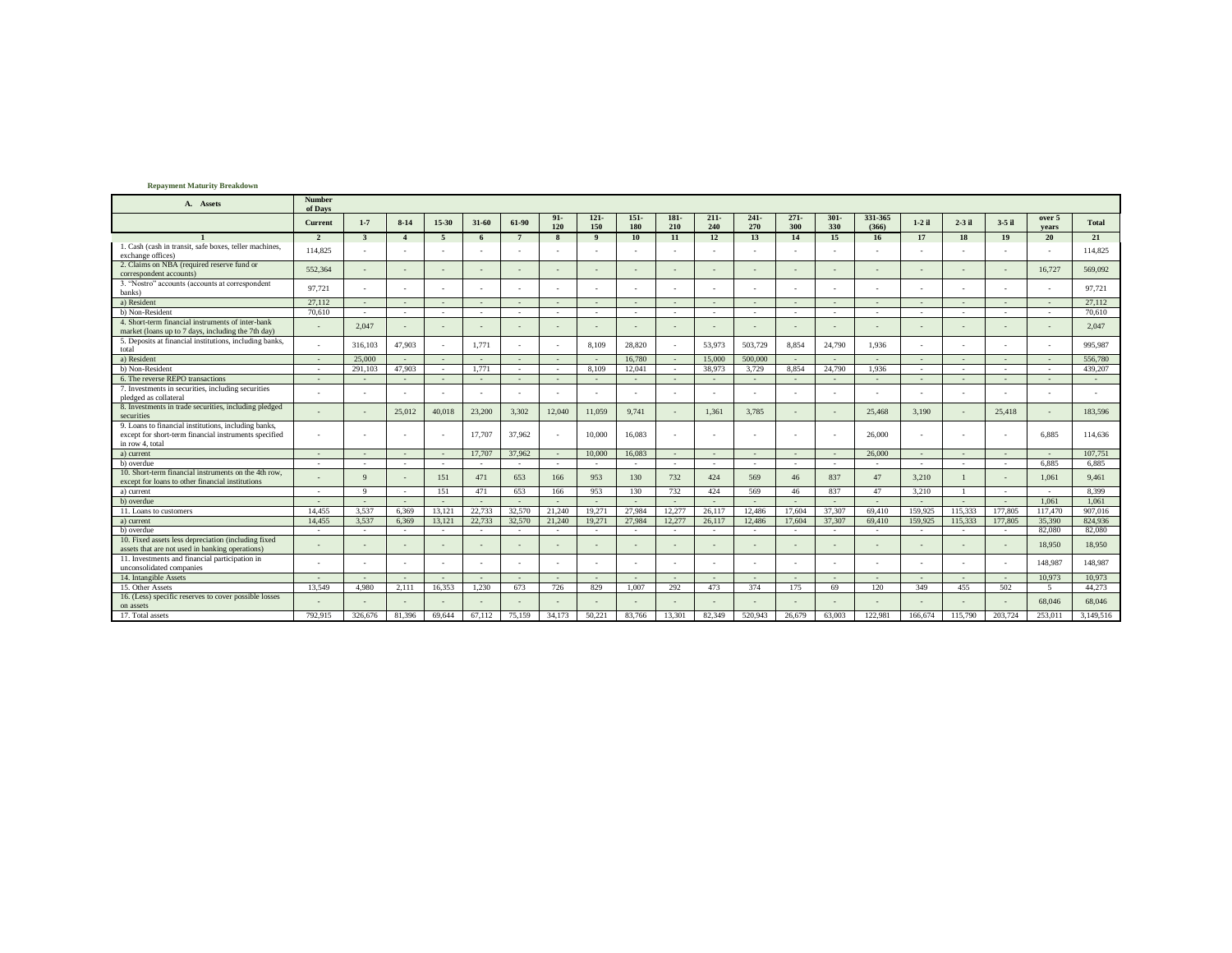| <b>Repayment Maturity Breakdown (continued)</b>                                                                                                        |                   |                          |                          |                |                |                |                          |                |                          |                |                |                |                          |                |                         |            |                          |           |                  |           |
|--------------------------------------------------------------------------------------------------------------------------------------------------------|-------------------|--------------------------|--------------------------|----------------|----------------|----------------|--------------------------|----------------|--------------------------|----------------|----------------|----------------|--------------------------|----------------|-------------------------|------------|--------------------------|-----------|------------------|-----------|
| <b>B.</b> Liabilities and Equity                                                                                                                       | Number<br>of Days |                          |                          |                |                |                |                          |                |                          |                |                |                |                          |                |                         |            |                          |           |                  |           |
|                                                                                                                                                        | Current           | $1 - 7$                  | $8 - 14$                 | 15-30          | 31-60          | 61-90          | $91 -$<br>120            | $121 -$<br>150 | $151 -$<br>180           | 181-210        | $211 -$<br>240 | $241 -$<br>270 | 271-300                  | $301 -$<br>330 | $331 -$<br>365<br>(366) | $1-2$ il   | $2-3$ il                 | $3-5$ il  | 5 ildən<br>artıq | Cami      |
|                                                                                                                                                        | $\mathcal{L}$     | $\mathbf{3}$             | $\mathbf{A}$             | 5              | 6              |                | -8                       | $\mathbf{o}$   | 10                       | 11             | 12             | 13             | 14                       | 15             | 16                      | 17         | 18                       | 19        | 20               | 21        |
| 1. Deposits of clients, except for deposits of banks<br>and other financial institutions                                                               | 1.080.352         | 12                       | 64,177                   | 15,793         | 18.356         | 11,612         | 4.918                    | 3.443          | 27,154                   | 26,466         | 16.295         | 502.983        | 64,046                   | 3.711          | 40.748                  | 298,987    | 22,001                   | 139.513   |                  | 2.340.567 |
| a) deposits of individuals                                                                                                                             | 331,349           | $\overline{a}$           | $\overline{a}$           | $\overline{a}$ | $\sim$         | $\sim$         |                          |                | $\sim$                   |                | $\sim$         | $\overline{a}$ | $\sim$                   |                |                         |            | $\sim$                   |           |                  | 331.349   |
| b) demand deposits of legal entities (the current<br>(including current accounts of non-bank financial<br>institutions), and including check accounts) | 688.492           |                          |                          |                |                |                |                          |                |                          |                |                |                |                          |                |                         |            |                          |           |                  | 688.492   |
| c) deposits of individuals with unexpired payback<br>term                                                                                              | 10                | 12                       | 156                      | 5.169          | 2.424          | 11,612         | 4.918                    | 2.443          | 2.536                    | 15.455         | 14.146         | 2.283          | 11.346                   | 1.911          | 4.798                   | 53.575     | 21,779                   | 38,094    |                  | 192,666   |
| d) deposits of legal entities with unexpired payback<br>term                                                                                           | 60,500            |                          | 64,021                   | 10.624         | 15.932         |                |                          | 1.000          | 24,618                   | 11.011         | 2,150          | 500,700        | 52,700                   | 1.800          | 35,950                  | 245,412    | 222                      | 101.418   |                  | 1.128.059 |
| e) term deposits of individuals with expired<br>payback                                                                                                |                   |                          |                          |                |                |                |                          |                |                          |                |                |                |                          |                |                         |            |                          |           |                  |           |
| f) term deposits of legal entities with expired<br>payback                                                                                             |                   |                          |                          |                |                |                |                          |                |                          |                |                |                |                          |                |                         |            |                          |           |                  |           |
| 2. Loans of the NBA                                                                                                                                    |                   | $\overline{\phantom{a}}$ | $\sim$                   | $\sim$         | $\sim$         | $\overline{a}$ | $\sim$                   | 20,000         | $\overline{a}$           | $\sim$         | $\sim$         | $\sim$         | $\overline{a}$           | 3,000          |                         | $\sim$     | $\sim$                   | $\sim$    | $\sim$           | 23.000    |
| 3. "Loro" accounts (correspondent accounts of<br>banks)                                                                                                | 22.886            |                          |                          |                |                |                |                          |                |                          |                |                |                |                          |                |                         |            |                          |           |                  | 22.886    |
| a) Resident                                                                                                                                            | 21.228            | $\overline{a}$           | $\overline{a}$           | $\sim$         | $\sim$         | $\sim$         | $\sim$                   | $\sim$         | $\sim$                   | $\sim$         | $\sim$         | $\sim$         | $\sim$                   | $\sim$         | $\sim$                  | $\sim$     | $\sim$                   | $\sim$    | $\sim$           | 21,228    |
| b) Non-Resident                                                                                                                                        | 1.658             | $\sim$                   | $\overline{\phantom{a}}$ | $\sim$         | $\sim$         | $\sim$         | $\overline{\phantom{a}}$ | $\sim$         | $\sim$                   | $\sim$         | - 1            | $\sim$         | $\overline{\phantom{a}}$ | $\sim$         | $\overline{a}$          | $\sim$     | $\sim$                   | $\sim$    |                  | 1.658     |
| 4. REPO operations                                                                                                                                     | $\sim$            | $\overline{\phantom{a}}$ | $\overline{a}$           | $\sim$         | $\sim$         | $\sim$         | $\sim$                   | $\sim$         | $\sim$                   | $\sim$         | $\sim$         | $\overline{a}$ | $\sim$                   | $\sim$         | $\overline{a}$          | $\sim$     | $\sim$                   | $\sim$    | $\sim$           | $\sim$    |
| 5. Short-term financial instruments of inter-bank<br>market (loans up to 7 days, including the 7th day)                                                |                   |                          |                          |                |                |                |                          |                |                          |                |                |                |                          |                |                         |            |                          |           |                  |           |
| 6. Deposits of banks and financial institutions                                                                                                        | $\sim$            | $\sim$                   | 1.000                    | $\sim$         | $\overline{a}$ | 15,926         | 1,186                    | 12,000         | 14,006                   | 958            | 30,772         | $\sim$         | $\overline{a}$           | $\overline{a}$ |                         | 73,818     | 2.000                    | 4.021     | $\overline{a}$   | 155,687   |
| a) Resident                                                                                                                                            | $\sim$            | $\sim$                   | 1.000                    | $\sim$         | $\sim$         | 15,926         | 1,186                    | 12,000         | 14,006                   | 958            | 15.703         | $\sim$         | $\sim$                   | $\sim$         | $\sim$                  | 73,818     | 2.000                    | 4.021     | $\sim$           | 140,618   |
| b) Non-Resident                                                                                                                                        | $\sim$            | $\overline{a}$           | $\sim$                   | $\sim$         | $\sim$         | $\sim$         | $\sim$                   | $\sim$         | $\sim$                   | $\overline{a}$ | 15,069         | $\sim$         | $\sim$                   | $\sim$         | $\overline{a}$          | $\sim$     | $\sim$                   | $\sim$    | $\sim$           | 15.069    |
| 7. Loans borrowed from banks (for a period of more<br>than 7 days)                                                                                     |                   |                          |                          |                |                |                |                          |                |                          |                |                |                |                          | 535            |                         |            | 14.302                   | 36,444    |                  | 51.280    |
| a) Resident                                                                                                                                            |                   | $\sim$                   | $\overline{a}$           | $\sim$         | $\sim$         | $\sim$         |                          |                | $\sim$                   | $\overline{a}$ | $\sim$         | $\sim$         | $\overline{\phantom{a}}$ |                |                         | $\sim$     |                          |           |                  |           |
| b) Non-Resident                                                                                                                                        |                   |                          |                          | $\sim$         | $\sim$         | $\sim$         |                          |                |                          |                |                | $\sim$         |                          | 535            |                         | $\sim$     | 14.302                   | 36,444    | $\sim$           | 51.280    |
| 8. Loans borrowed from other financial institutions,<br>including international organizations                                                          | $\Omega$          | $\mathbf{Q}$             |                          | 171            | 379            | 560            | 530                      | 804            | 704                      | 692            | 692            | 693            | 696                      | 581            | 799                     | 7,709      | 13,966                   | 35,249    | 44,467           | 108,702   |
| 9. Loans and deposits of central and municipal<br>government bodies                                                                                    |                   |                          |                          |                |                |                |                          |                |                          |                |                |                |                          |                |                         |            | $\sim$                   |           |                  |           |
| 10. Municipal loans and placements                                                                                                                     |                   |                          | $\overline{a}$           | $\sim$         | $\sim$         |                |                          |                | $\overline{\phantom{a}}$ |                | $\sim$         | $\overline{a}$ | $\overline{\phantom{a}}$ |                |                         |            |                          |           |                  |           |
| 11. Mortgage loans purchased by the bank for own<br>resources                                                                                          |                   |                          |                          |                |                |                |                          |                |                          |                |                |                |                          |                |                         |            |                          |           |                  |           |
| 12. Payment term, including preference shares,<br>subordinated debt issued by the bank and other debt<br>obligations of this nature                    |                   |                          |                          |                |                |                |                          |                |                          |                |                |                |                          |                |                         |            |                          |           |                  |           |
| 13. Other liabilities                                                                                                                                  | 19.735            | 53                       | 116                      | 128            | 369            | 249            | 160                      | 244            | 286                      | 220            | 954            | 2,749          | 748                      | 90             | 147                     | 689        | 302                      | 1.669     | 66               | 28.974    |
| 14. Equity                                                                                                                                             |                   |                          |                          |                |                |                |                          |                |                          |                |                |                |                          |                |                         |            | $\overline{\phantom{a}}$ |           | 418,420          | 418,420   |
| 15. Total liabilities (liabilities plus capital)                                                                                                       | 1.122.973         | 73                       | 65.293                   | 16.092         | 19.104         | 28.347         | 6.794                    | 36.491         | 42,150                   | 28,337         | 48.714         | 506,425        | 65.491                   | 7,917          | 41.694                  | 381.202    | 52,571                   | 216,896   | 462,953          | 3.149.516 |
| 16. Net amount of financial assets (liabilities) for<br>each period (row 17 in Table A less row 15 in Table<br>B)                                      | (330,058)         | 326,602                  | 16,102                   | 53,552         | 48,008         | 46,812         | 27,378                   | 13,730         | 41,616                   | (15,036)       | 33,635         | 14,518         | (38, 812)                | 55,086         | 81,287                  | (214, 528) | 63,219                   | (13, 172) | (209, 942)       |           |